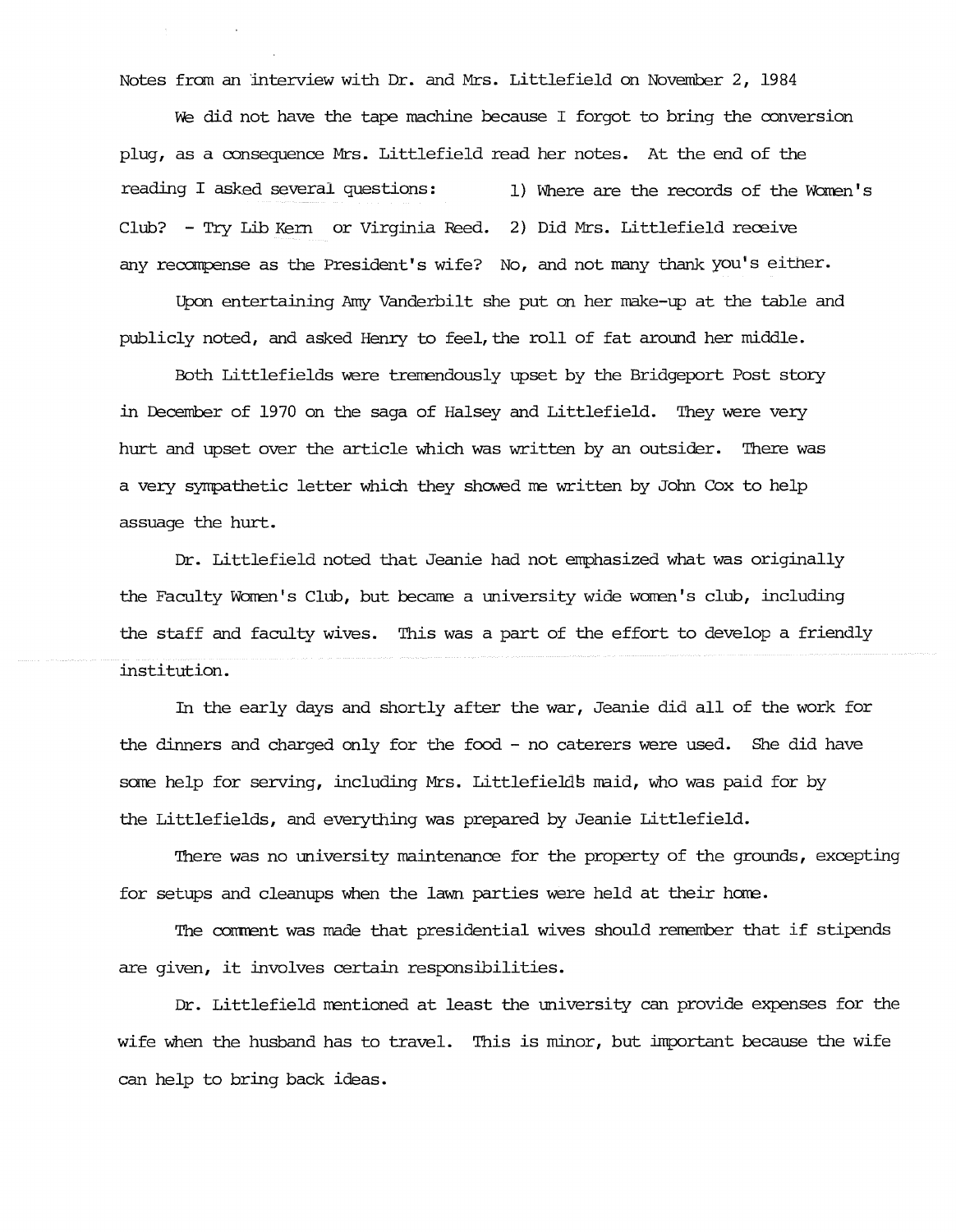#### Page 2/11-2-84 Interview with Littlefields

'Ihere was emphasis again on the unique relationship of Jim Halsey and Henry Littlefield and the wives had a smooth and easy relationship, although at the end, Julia and Jim became very conscious of their role as Chancellor and Chancellor's wife. 'Ihis was noted particularly at the first tea after Henry became CEO and Julia would not get in line appropriately.

However, much should be made of the contribution of the women at UB with the wives of the deans and faculty wives doing much over the years.

Dr. *Roucek* had been buried the day before and I asked Henry how he was removed Henry was somewhat hazy, he did note that *Roucek* was reacting unnaturally to many of the young females in his classes and the question came up on how to break his tenure. Generally speaking, he told *Roucek* that he had no future at the institution and he got the  $message.$  (This is something that I have to check out further with Dr. Miles)

However, some emphasis should be placed upon Roucek's development of the sociology's colloquium often held at different churches. It should be noted also that when they went to various ethnic groupings, the students from that area were less likely to go it being their own ethnic group, however, they would go to others. The sociology coloquim was an effort to involve the conmunity and to emphasize that all learning did not occur in the classroom.

Littlefield did agree that *Roucek* was a prolific writer, but often of a cut and paste school.

In regards to other fabulous fakes, he had always been suspicious of Dr. Dolan he would never get involved in any federal grant and only taught in basic courses.

Littlefield mentioned that I should meet with and talk with Bill Nowlan.

In reference to MacJannet, Littlefield noted he turned over some of his facilities to Tufts for an alumni college and gave me a clipping from the Tufts' alumni bulletin.

Both Littlefields agreed that they would develop folders which will eventually come to the University archives.

'Ihe story of the Bert Tobin scholarship was told based upon a coin collection which Mr. Tobin, appraised for \$10, - \$11,000 and gave to the unviersity with the injunction that it could not be sold. 'Ihree years later he added to the collection and said the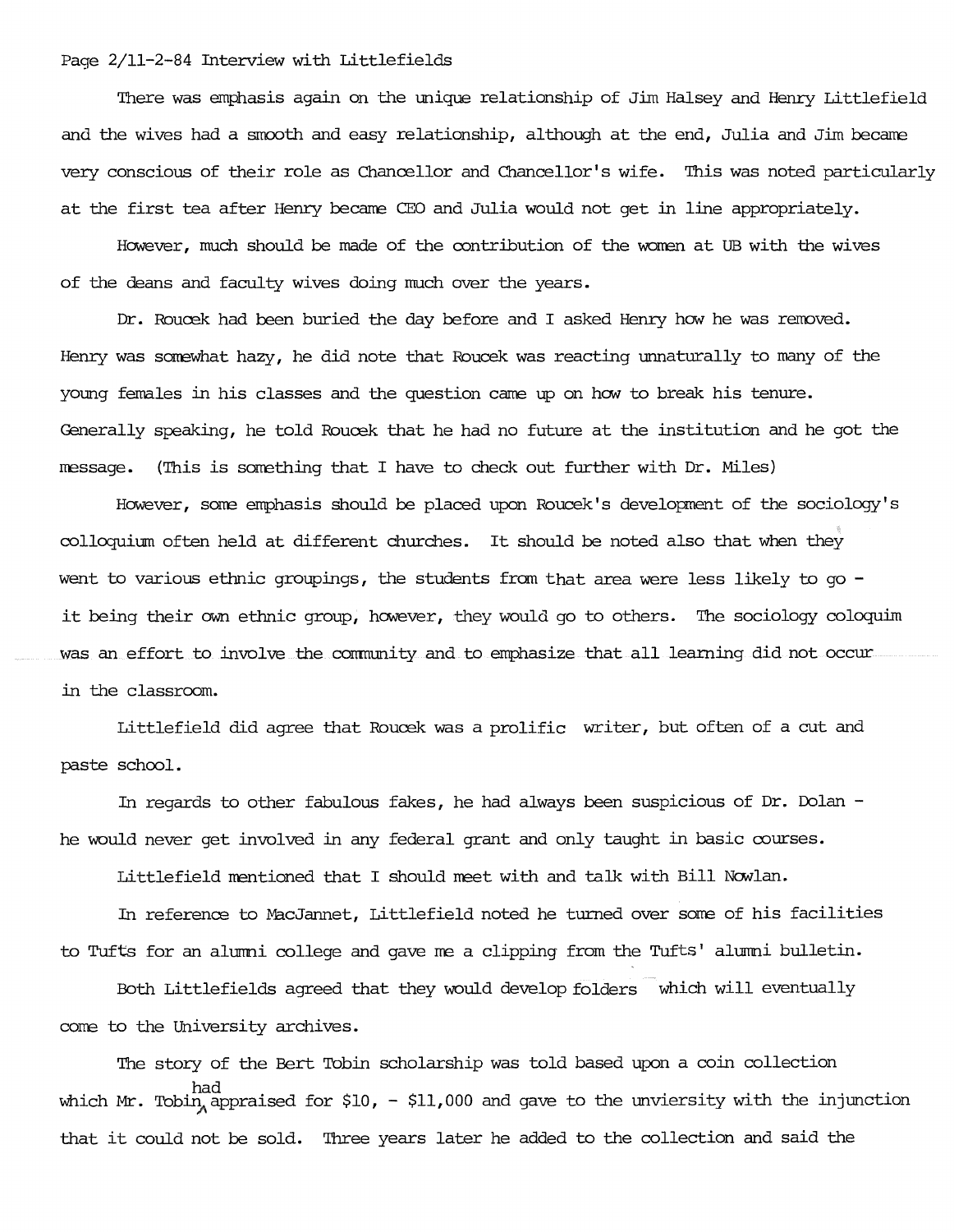## Page 3/11-2-84 Interview with Littlefields

collection may be sold and it was done with the proceeds going for the Tobin scholarship. Tobin was President of Trilo.

Additionally, the board approved the approach to Henry DuPont to come on to the Board of Trustees. Henry noted that DuPont collected old coins- but only silver, not gold. The coin collection was now up to \$18,000 - \$19,000 and Henry DuPont bought those with Henry Littlefield buying the gold coins which he still has.

Littlefield gave me also a copy of another speech on financial development and indicated that he had more requests for a copy of this speech than any other - and noted that it was as true today as it was then.

Dr. Littlefield continued to emphasize that he feels one of his main contributions was that of the financial structure of the university.

In reference to this, Vice President Diem was talked about. Diem was brought in as an assistant to the President, not as a Vice President, which he looked upon as a demotion having been Vice President at Penn State. Diem was elevated to Vice President at the time Henry became CEO - and to this Halsey agreed. However, on second thought, Halsey didn't like the idea of Chancellorship because this was seen by him as being on the way out. But at the same time he did work to get Diem as Vice President - when finally the trustees made the decision.

Diem had a lot of experience at Dictaphone and Penn State. Adelaide, Diem's wife, hated Pennsylvania and they had kept their house here.

Diem basically did a good job. However, at the time of the commitment of the Board to build a library, Diem went over his head to the trustees, saying that we couldn't afford the \$4,000,000 to build the library (it finally cost ). In the meantime, Littlefield had stated in the Scribe that there was a vote of the board to go ahead for our library and that we would have to go ahead - so there was a considerable amount of antagonism - Littlefield said he was "burned" with Diem - so everything was delayed. Henry almost resigned at this point and he told Newman Marsillius "How can I go to the students when there is no money for the library and yet we are building the Arts and Humanities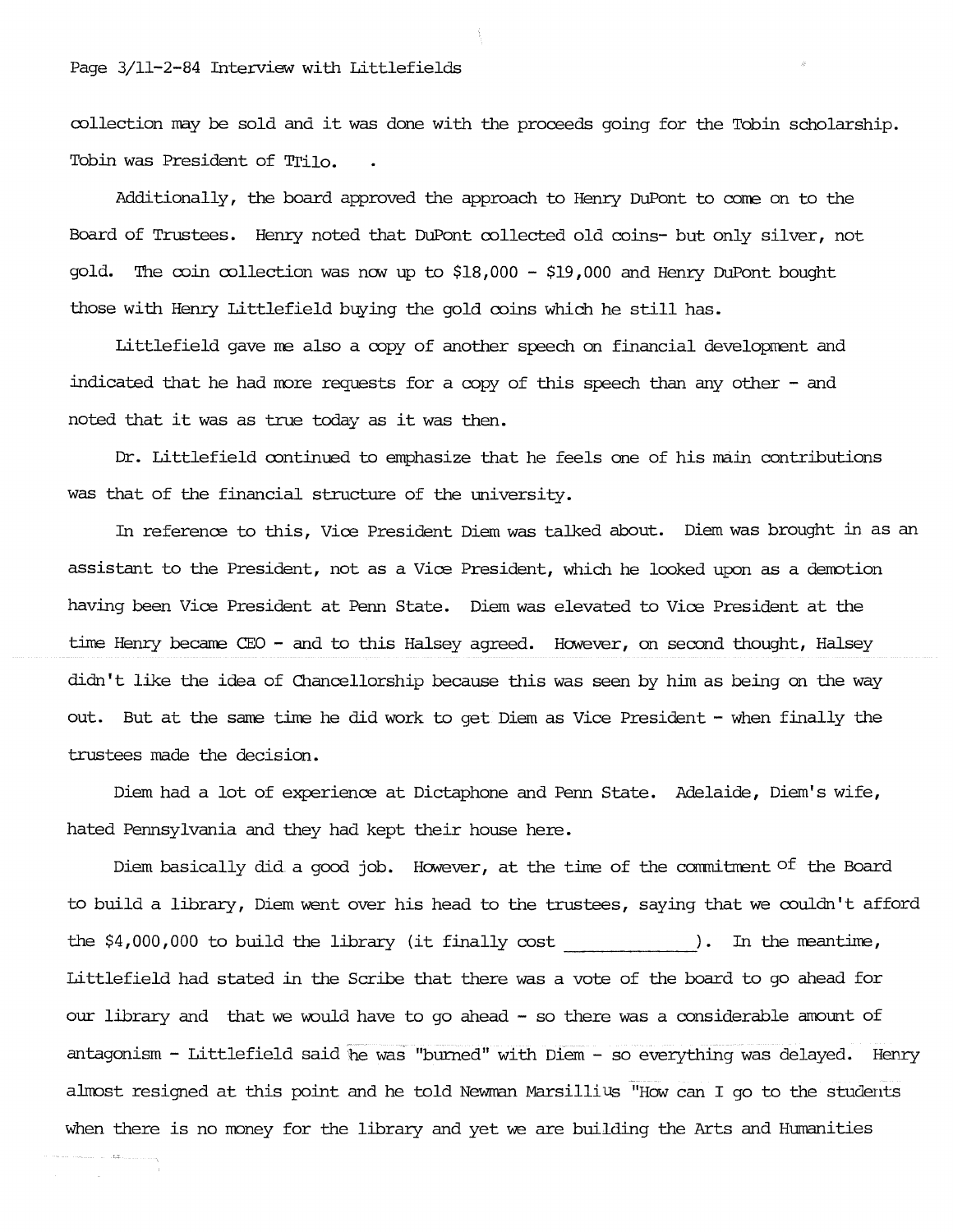## Page 4/11-2-84 Interview with Littlefields

bldg?" He noted also that we had been criticized in our last evaluation for having an inadequate library. Newman pleaded with Henry to stay and he did. Henry looks upon this as the start of the getting the university into trouble financially. From Henry's point of view, we got the necessary financial information from Diem. 'Ihe auditors were always questioned and they were satisfied, but in auditing, much is often judgement - and judgement is involved. Certainly all of the reactions were good and the trustees went over the reports with an eagle eye.

Henry also said that he had very good relationships with Diem, but maybe he was oblivious to how the Vice President and deans related to their support in it. For example, Dr. Miles was not following policy approved by the deans in his own college which was why Dr. Miles was not accepted as an academic Vice President when Christie was brought in.

Of course, Diem had to go a step farther with the numbers and there was the three year period under Manning. But when Henry left in January of 1970, the 1970-71 budget was in tune so the financial trouble cane later.

I should also talk to Bigsbee on the question of finances. Additionally, and subsequently, Diem nominated Henry and read the citation for his becoming a & mior Builder of Bridgeport. Henry also said that there was also a poor arrangement when the board allowed Manning to stay on the job for the year afterwards, and then publicly state that the university was being run by a troika. This caused the institution to drift. 'Ihe Board should have naned one of those troika as the acting president and probably carrier who was the academic vice president.

I should speak also to Joe Clancey about Magnus Wahlstrom. Henry also noted that Bannow was the outside and the idea man - where Magnus was the engineer. The same thing was true with the carlson's where Bill was the outside man and Phil was the engineer an inside man.

I should also speak to Lou Corbit. He has a friend who is the father of Milton Cohen (?) Ike Cohen who sat in with Cortright in the early days in the starting of the Junior College.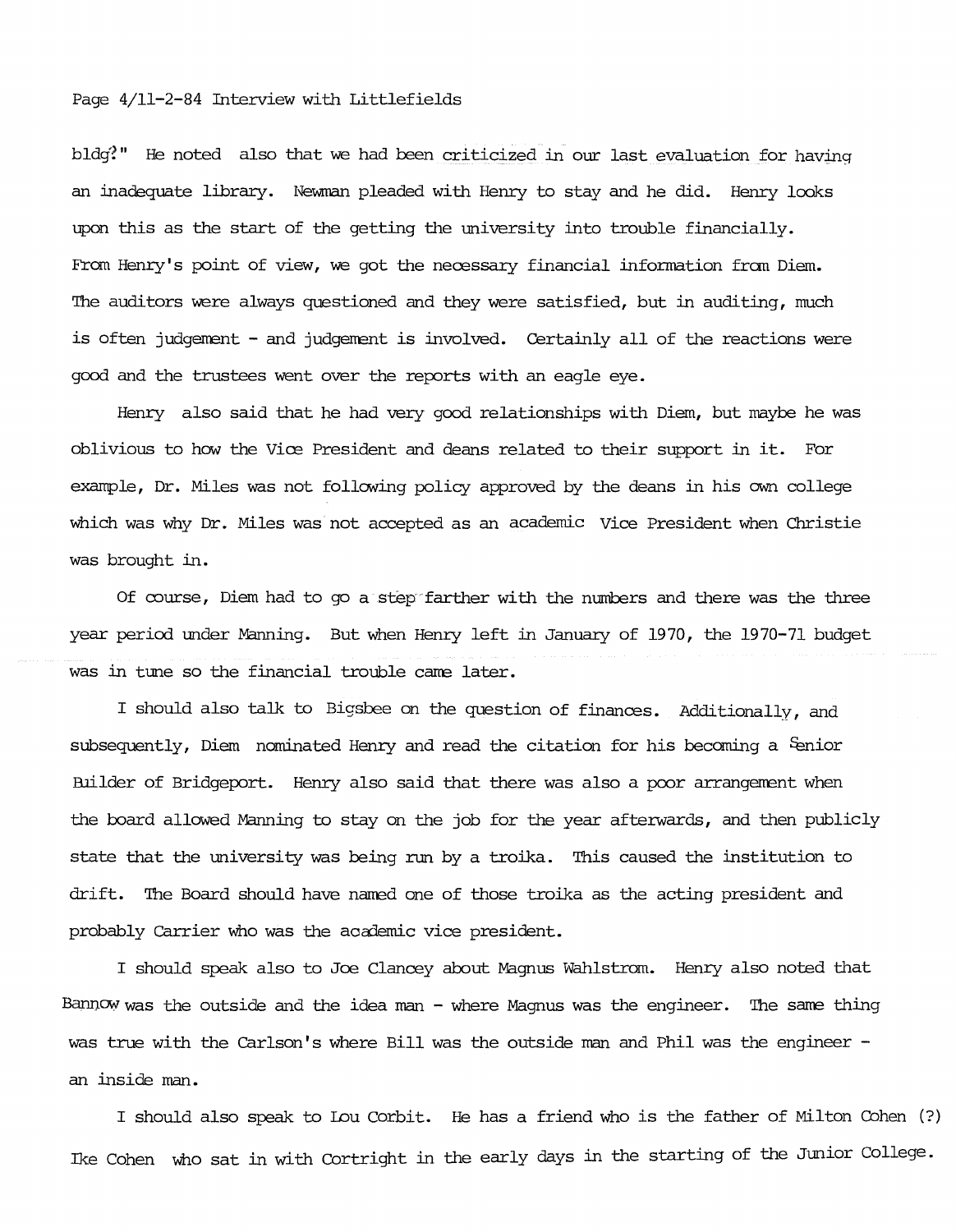Page 5/11-2-84 Interview with Littlefields

Ø

I should also tall: with Alan Lewis on the period of the Shakespeare institute.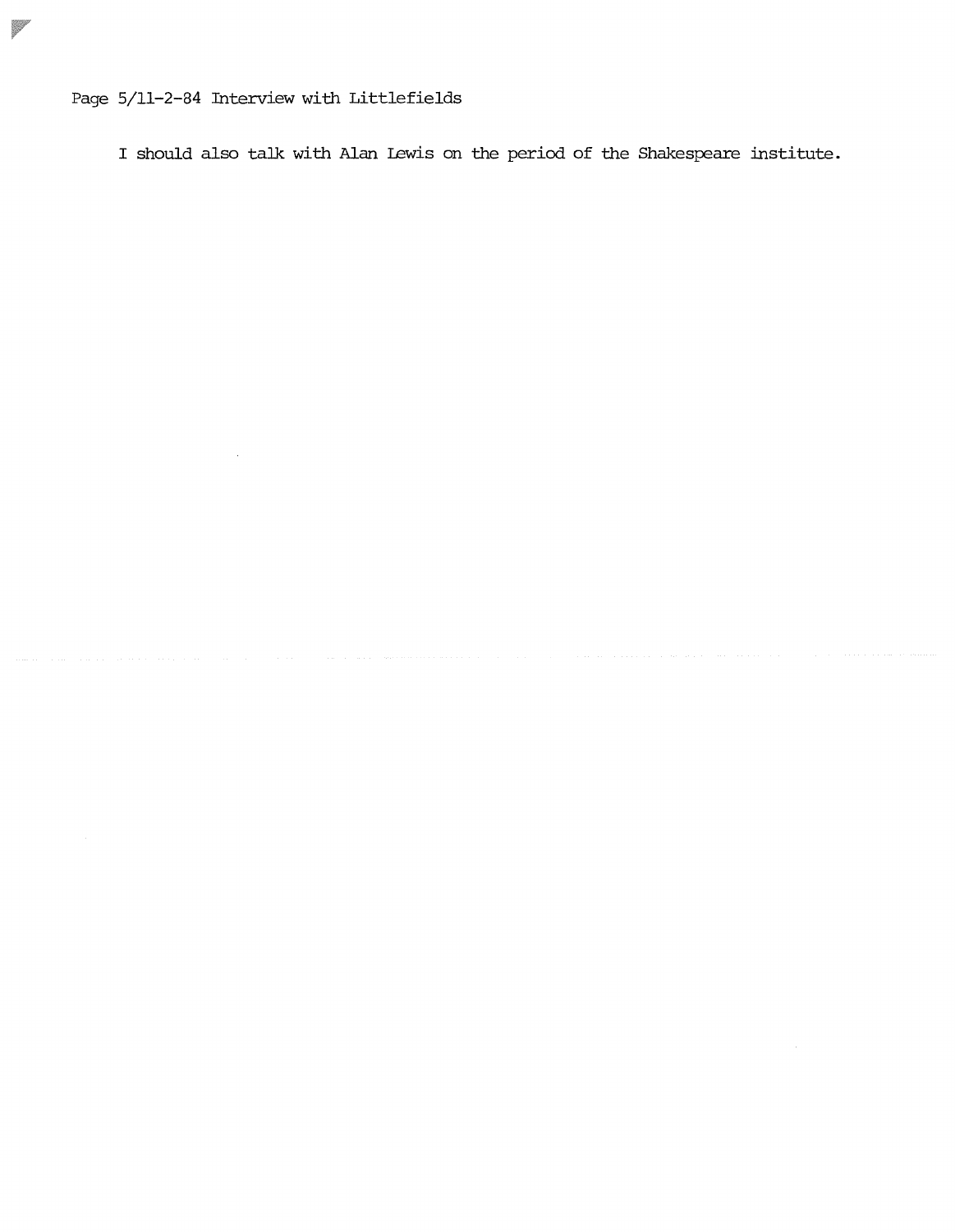Notes from an interview with Dr. and Mrs. Littlefield on November 2, 1984

We did not have the tape machine because I forgot to bring the conversion plug, as a consequence Mrs. Littlefield read her notes. At the end of the reading I asked several questions: 1) Where are the records of the Women's Club? - Try Lib Kern or Virginia Reed. 2) Did Mrs. Littlefield receive any recompense as the President's wife? No, and not many thank  $you's$  either.

Upon entertaining Amy Vanderbilt she put on her make-up at the table and publicly noted, and asked Henry to feel, the roll of fat around her middle.

Both Littlefields were tremendously upset by the Bridgeport Post story in December of 1970 on the saga of Halsey and Littlefield. They were very hurt and upset over the article which was written by an outsider. There was a very sympathetic letter which they showed me written by John Cox to help assuage the hurt.

Dr. Littlefield noted that Jeanie had not emphasized what was originally the Faculty Women's Club, but became a university wide women's club, including the staff and faculty wives. This was a part of the effort to develop a friendly institution.

In the early days and shortly after the war, Jeanie did all of the work for the dinners and charged only for the food - no caterers were used. She did have some help for serving, including Mrs. Littlefield's maid, who was paid for by the Littlefields, and everything was prepared by Jeanie Littlefield.

There was no university maintenance for the property of the grounds, excepting for setups and cleanups when the lawn parties were held at their home.

The comment was made that presidential wives should remember that if stipends are given, it involves certain responsibilities.

Dr. Littlefield mentioned at least the university can provide expenses for the wife when the husband has to travel. This is minor, but important because the wife can help to bring back ideas.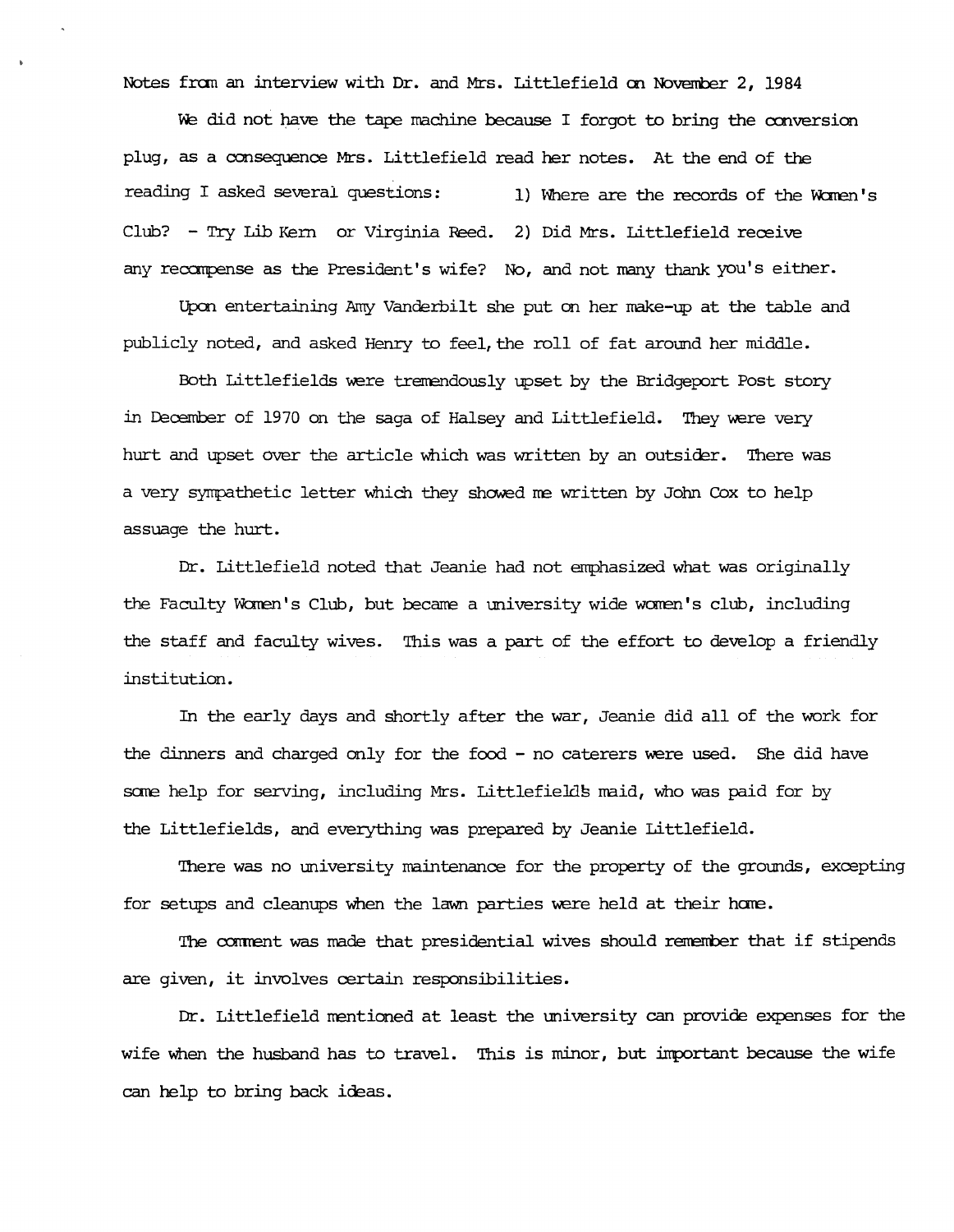Page 2/11-2-84 Interview with Littlefields

1here was emphasis again on the mique relationship of Jim Halsey and Henry Littlefield and the wives had a smooth and easy relationship, although at the end, Julia and Jim became very conscious of their role as Chancellor and Chancellor's wife. This was noted particularly at the first tea after Henry became CEO and Julia would not get in line appropriately.

However, much should be made of the oontribution of the women at UB with the wives of the deans and faculty wives doing much over the years.

Dr. *Rourek* had been buried the day before and I asked Henry how he was removed Henry was somewhat hazy, he did note that *Roucek* was reacting unnaturallyto many of the young females in his classes and the question came up on how to break his tenure. Generally speaking, he told Roucek that he had no future at the institution and he got the message. (This is something that I have to check out further with Dr. Miles)

However, same emphasis should be placed upon Roucek's developnent of the sociology's colloquium often held at different churches. It should be noted also that when they went to various ethnic groupings, the students from that area were less likely to go it being their own ethnic group, however, they would go to others. The sociology coloquim was an effort to involve the community and to emphasize that all learning did not occur in the classroom.

Littlefield did agree that Roucek was a prolific writer, but often of a cut and paste school.

In regards to other fabulous fakes, he had always been suspicious of Dr. Dolan he would never get involved in any federal grant and only taught in basic courses.

Littlefield mentioned that I should meetwith and talk with Bill Nowlan.

In reference to MacJannet, Littlefield noted he turned over some of his facilities to Tufts for an alumni college and gave me a clipping from the Tufts' alumni bulletin.

Both Littlefields agreed that they would develop folders which will eventually come to the University archives.

The story of the Bert Tobin scholarship was told based upon a coin collection which Mr. Tobin, appraised for  $$10, - $11,000$  and gave to the unviersity with the injunction that it could not be sold. Three years later he added to the collection and said the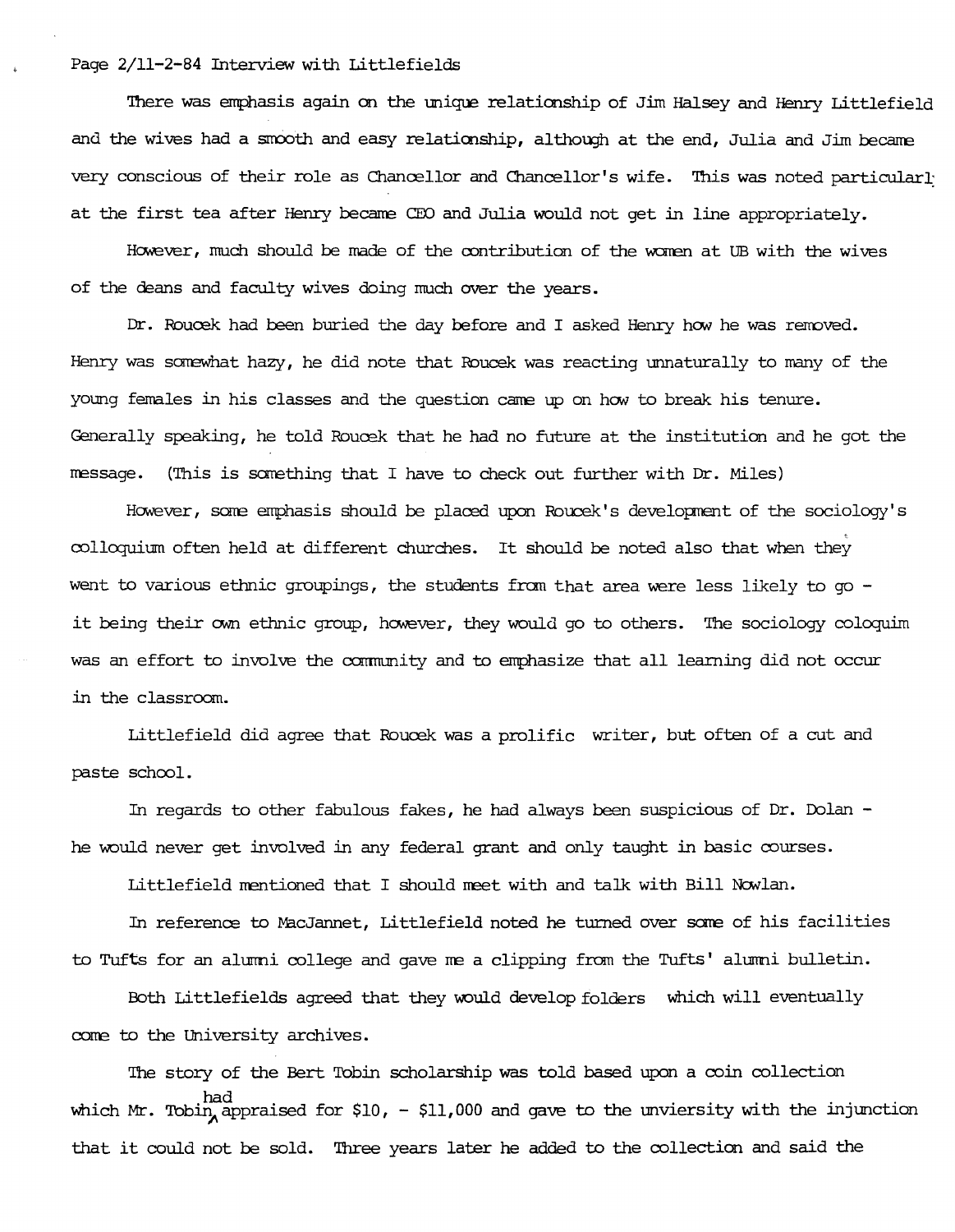### Page 3/11-2-84 Interview with Littlefields

rollection may be solq and it was done with the proceeds going for the Tabin scholarship. 'Ibbin was President of Trilo.

Additionally, the board approved the approach to Henry DuPont to come on to the Board of Trustees. Henry noted that DuPont collected old coins- but only silver, not gold. The roin rollection was nav up to \$18,000 - \$19,000 and Henry DuPont bought those with Henry Littlefield buying the gold coins which he still has.

Littlefield gave me also a copy of another speech on financial development and indicated that he had more requests for a copy of this speech than any other - and noted that it was as true today as it was then.

Dr. Littlefield continued to emphasize that he feels one of his main contributions was that of the financial structure of the university.

In reference to this, Vice President Diem was talked about. Diem was brought in as an assistant to the President, not as a Vice President, which he looked upon as a denotion having been Vire President at Penn State. Diem was elevated to Vire President at the time Henry became CEO - and to this Halsey agreed. However, on second thought, Halsey didn't like the idea of Chancellorship because this was seen by him as being on the way out. But at the same time he did work to get Diem as Vice President - when finally the trustees made the decision.

Diem had a lot of experience at Dictaphone and Penn State. Adelaide, Diem's wife, hated Pennsylvania and they had kept their house here.

Diem basically did a good job. However, at the time of the commitment of the Board to build a library, Diem went over his head to the trustees, saying that we couldn't afford the  $$4,000,000$  to build the library (it finally cost ). In the meantime, Littlefield had stated in the Scribe that there was a vote of the board to go ahead for our library and that we would have to go ahead - so there was a considerable amount of antagonism - Littlefield said he was "burned" with Diem - so everything was delayed. Henry almost resigned at this point and he told Newman Marsillius "How can I go to the students when there is no money for the library and yet we are building the Arts and Humanities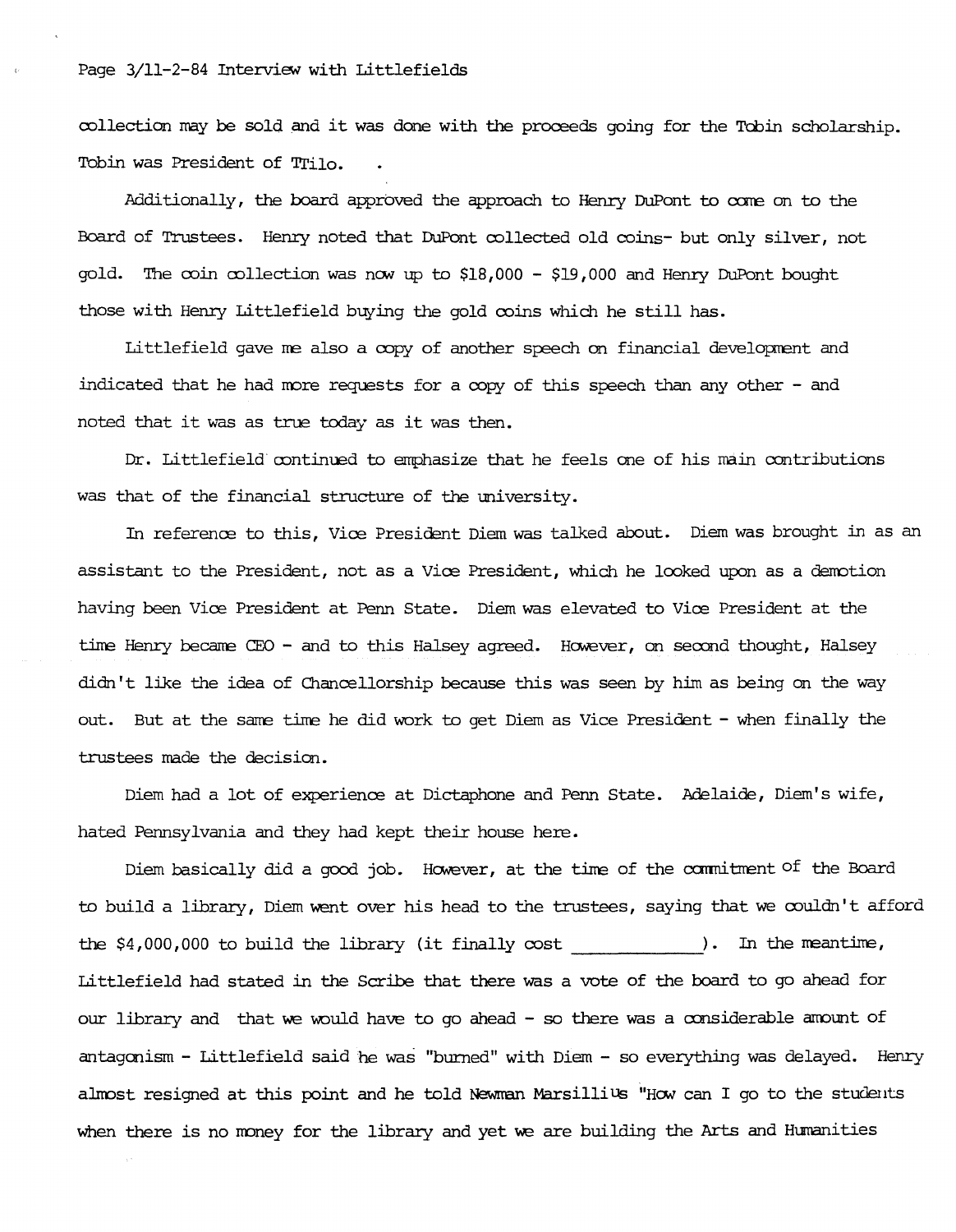## Page 4/11-2-84 Interview with Littlefields

bldg?" He noted also that we had been criticized in our last evaluation for having an inadequate library. Newman pleaded with Henry to stay and he did. Henry looks upon this as the start of the getting the university into trouble financially. From Henry's point of view, we got the necessary financial information from Diem. The auditors were always questioned and they were satisfied, but in auditing, much is often judgement - and judgement is involved. Certainly all of the reactions were good and the trustees went over the reports with an eagle eye.

Henry also said that he had very good relationships with Diem, but maybe he was oblivious to how the. Vice President and deans related to their support in it. For example, Dr. Miles was not following policy approved by the deans in his own college which was why Dr. Miles was not accepted as an academic Vice President when Christie was brought in.

Of oourse, Diem had to go a step farther with the numbers and there was the three year period under Manning. But when Henry left in January of 1970, the 1970-71 budget was in tune so the financial trouble came later.

I should also talk to Bigsbee on the question of finances. Additionally, and subsequently, Diem nominated Henry and read the citation for his becoming a Eenior Builder of Bridgeport. Henry also said that there was also a poor arrangement when the board allowed Manning to stay on the job for the year afterwards, and then publicly state that the university was being run by a troika. This caused the institution to drift. 'Ihe Board should have named one of those troika as the acting president and probably Carrier who was the academic vice president.

I should speak also to Joe Clancey about Magnus Wahlstrom. Henry also noted that Bannowwas the outside and the idea man - where Magnus was the engineer. 'Ihe same thing was true with the Carlson's where Bill was the outside man and Phil was the engineer an inside man.

I should also speak to Lou Corbit. He has a friend who is the father of Milton Cohen (? Ike Cohen who sat in with Cortright in the early days in the starting of the Junior College.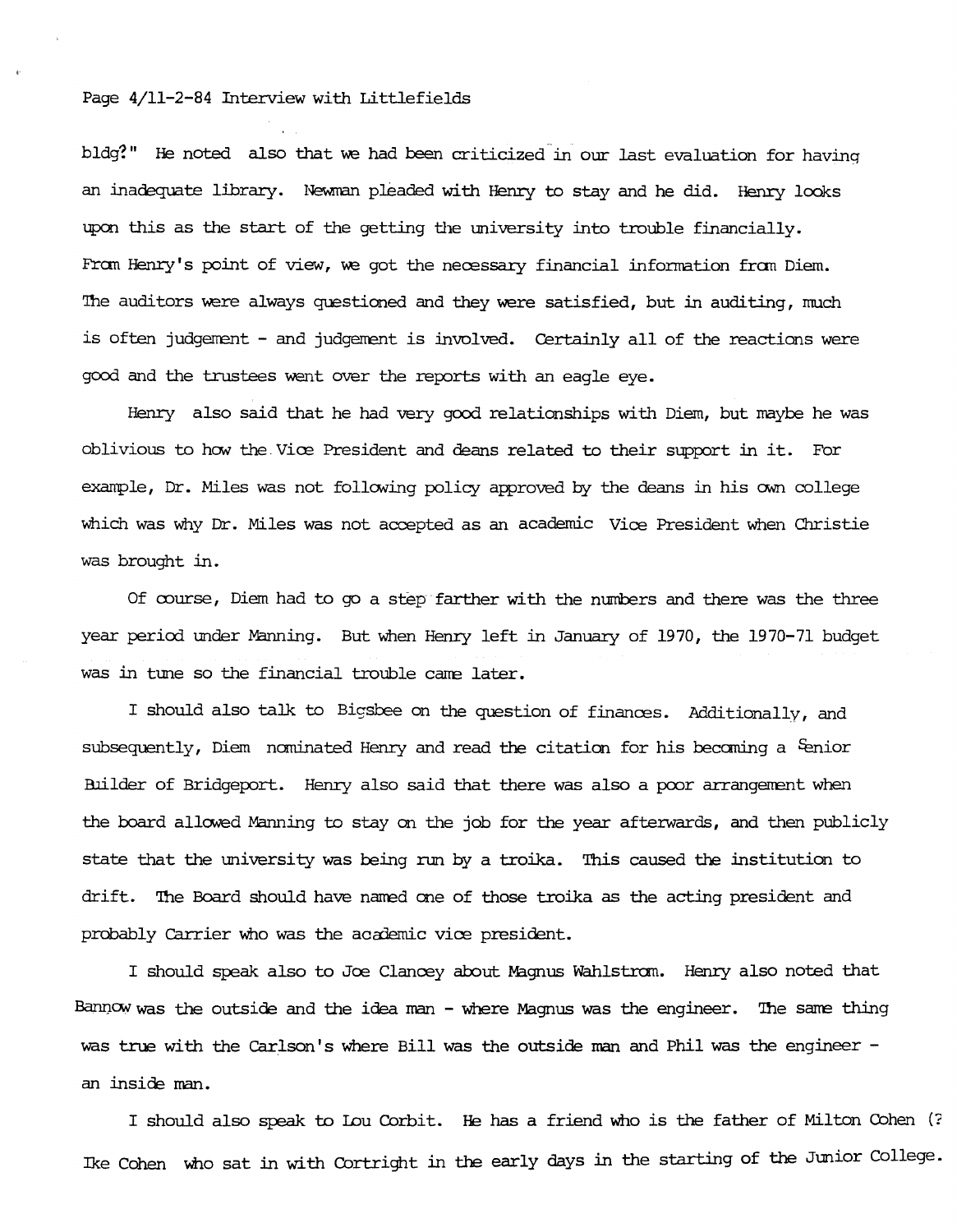## Page 5/11-2-84 Interview with Littlefields

¢

I should also talk with Alan Iewis on the period of the Shakespeare institute.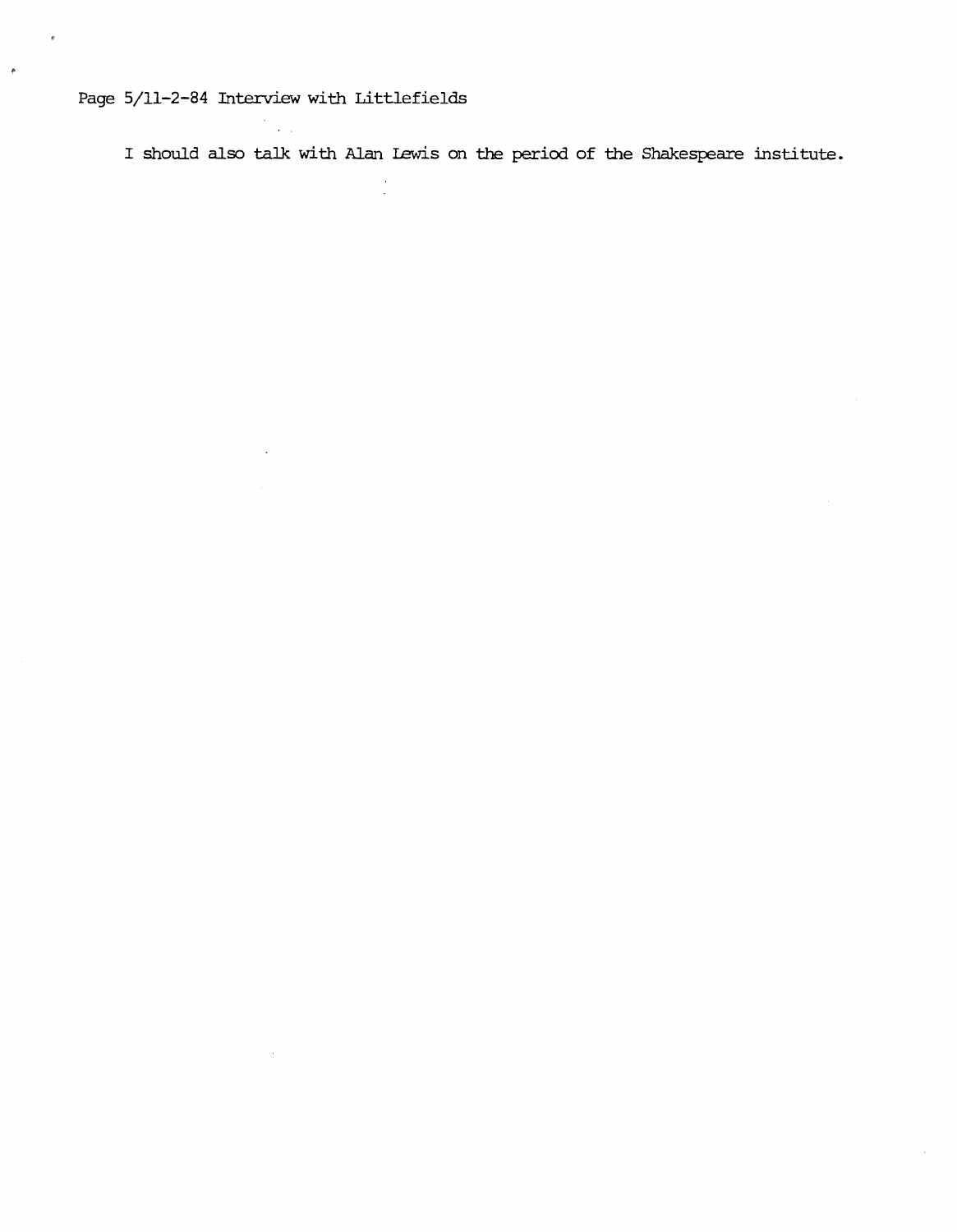Notes fran an interview with Dr. and Mrs. Littlefield en Noverrber 2, 1984

We did not have the tape machine because I forgot to bring the conversion plug, as a consequence Mrs. Littlefield read her notes. At the end of the reading I asked several questions: 1) Where are the records of the Women's Club? - Try Lib Kem or Virginia Reed. 2) Did Mrs. Littlefield receive any recompense as the President's wife? No, and not many thank you's either.

Upon entertaining Arny Vanderbilt she put en her make-up at the table and publicly noted, and asked Henry to feel, the roll of fat around her middle.

Both Littlefields were tremendously upset by the Bridgeport Post story in December of 1970 on the saga of Halsey and Littlefield. They were very hurt and upset over the article which was written by an outsider. There was a very sympathetic letter which they showed me written by John Cox to help assuage the hurt.

Dr. Littlefield noted that Jeanie had not emphasized what was originally the Faculty Women's Club, but became a university wide women's club, including the staff and faculty wives. This was a part of the effort to develop a friendly institution.

In the early days and shortly after the war, Jeanie did all of the work for the dinners and charged only for the food - no caterers were used. She did have some help for serving, including Mrs. Littlefields maid, who was paid for by the Littlefields, and everything was prepared by Jeanie Littlefield.

There was no university maintenance for the property of the grounds, excepting for setups and cleanups when the lawn parties were held at their home.

The comment was made that presidential wives should remember that if stipends are given, it involves certain responsibilities.

Dr. Littlefield mentioned at least the university can provide expenses for the wife when the husband has to travel. This is minor, but inportant because the wife can help to bring back ideas.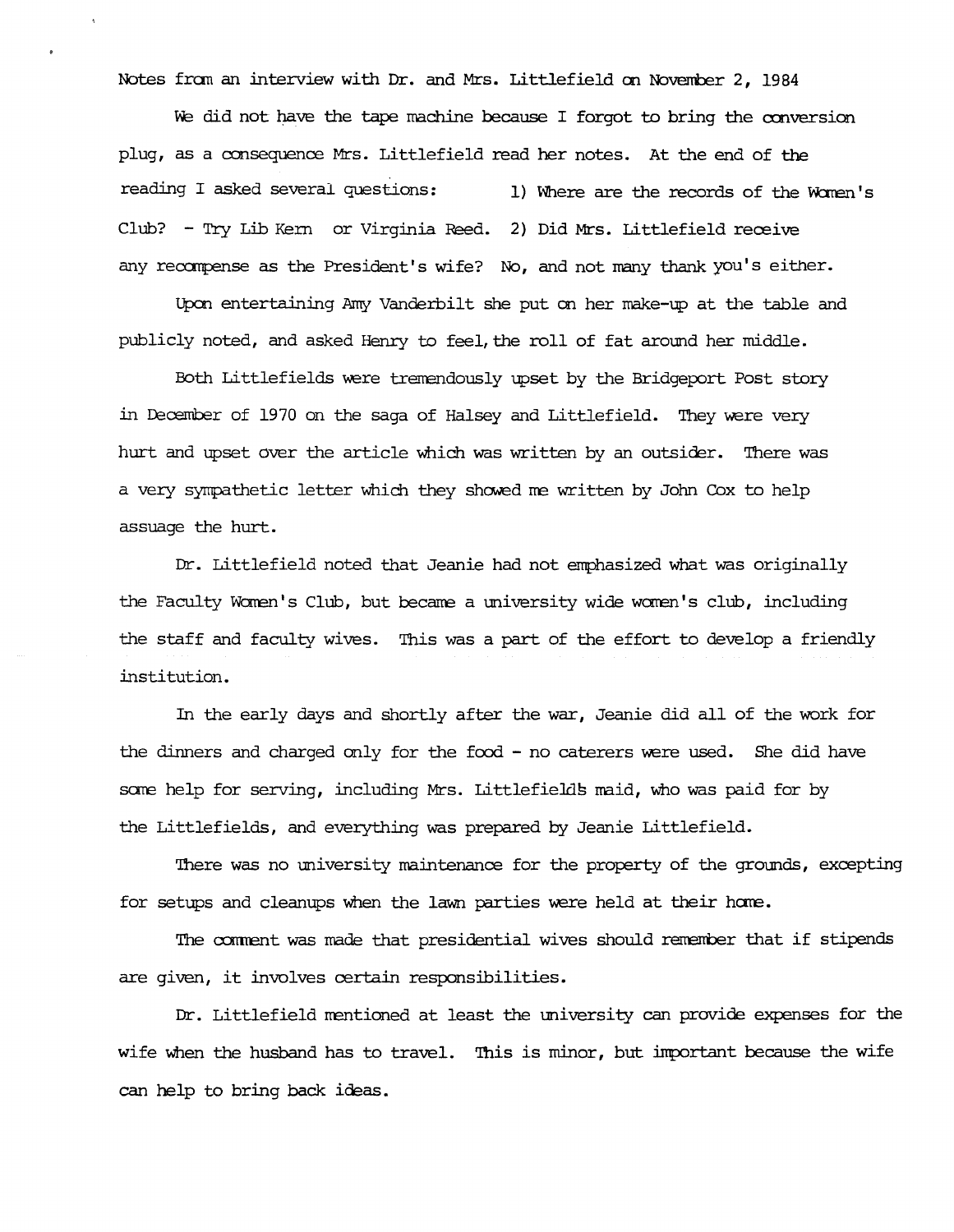Page 2/11-2-84 Interview with Littlefields

'!here was emphasis again on the unique relationship of Jim Halsey and Henry Littlefield and the wives had a smooth and easy relationship, although at the end, Julia and Jim became very conscious of their role as Chancellor and Chancellor's wife. '!his was noted particularly at the first tea after Henry became CEO and Julia would not get in line appropriately.

However, much should be made of the contributionof the women at UB with the wives of the deans and faculty wives doing much over the years.

Dr. Roucek had been buried the day before and I asked Henry how he was removed Henry was sarewhat hazy, he did note that Roucek was reacting unnaturally to many of the young females in his classes and the question came up on how to break his tenure. Generally speaking, he told Roucek that he had no future at the institution and he got the message. (This is something that I have to check out further with Dr. Miles)

However, some emphasis should be placed upon Roucek's development of the sociology's colloquium often held at different churches. It should be noted also that when they went to various ethnic groupings, the students from that area were less likely to go  $$ it being their own ethnic group, however, they would go to others. The sociology coloquim was an effort to involve the community and to emphasize that all learning did not occur in the classroom.

Littlefield did agree that Roucek was a prolific writer, but often of a cut and paste school.

In regards to other fabulous fakes, he had always been suspicious of Dr. Dolan he would never get involved in any federal grant and only taught in basic courses.

Littlefield mentioned that I should meet with and talk with Bill Nowlan.

In reference to MacJannet, Littlefield noted he turned over sare of his facilities to Tufts for an alumni college and gave me a clipping from the Tufts' alumni bulletin.

Both Littlefields agreed that they would develop folders which will eventually come to the University archives.

The story of the Bert Tobin scholarship was told based upon a coin collection which Mr. Tobin appraised for  $$10, - $11,000$  and gave to the unviersity with the injunction that it could not be sold. Three years later he added to the collection and said the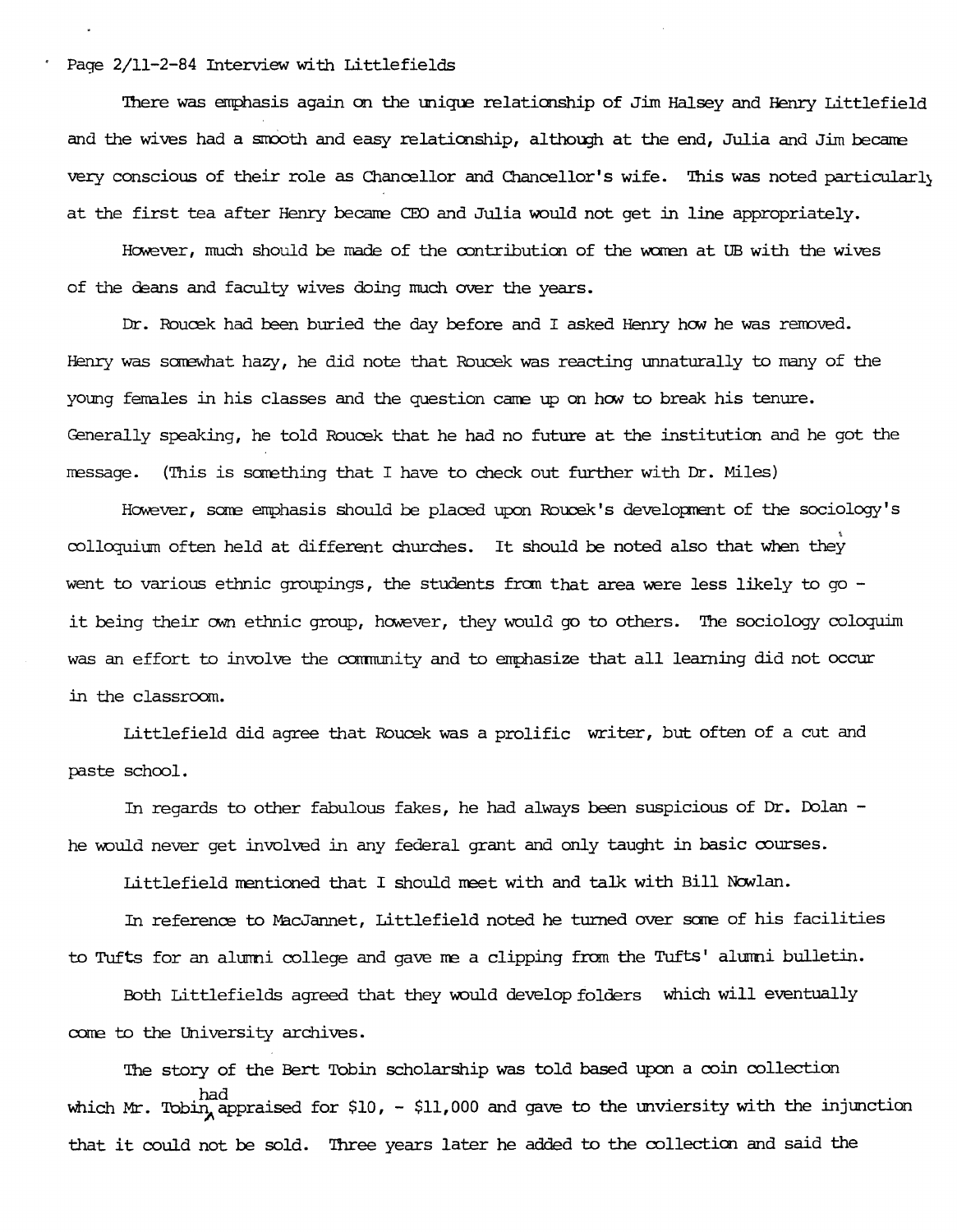collection may be sold and it was done with the proceeds going for the Tobin scholarship. Tobin was President of Trilo.

Additionally, the board approved the approach to Henry DuPont to come on to the Board of Trustees. Henry noted that DuPont collected old coins- but only silver, not gold. The coin collection was now up to \$18,000 - \$19,000 and Henry DuPont bought those with Henry Littlefield buying the gold coins which he still has.

Littlefield gave me also a copy of another speech on financial development and indicated that he had more requests for a copy of this speech than any other - and noted that it was as true today as it was then.

Dr. Littlefield continued to emphasize that he feels one of his main contributions was that of the financial structure of the university.

In reference to this, Vice President Diem was talked about. Diem was brought in as an assistant to the President, not as a Vice President, which he looked upon as a derrotion having been Vice President at Penn State. Diem was elevated to Vice President at the time Henry became CEO - and to this Halsey agreed. However, on second thought, Halsey didn't like the idea of Chancellorship because this was seen by him as being on the way out. But at the same time he did work to get Diem as Vice President - when finally the trustees made the decision.

Diem had a lot of experience at Dictaphone and Penn State. Adelaide, Diem's wife, hated Pennsylvania and they had kept their house here.

Diem basically did a good job. However, at the time of the commitment  $\circ$  the Board to build a library, Diem went over his head to the trustees, saying that we couldn't afford the  $$4,000,000$  to build the library (it finally cost ). In the meantime, Littlefield had stated in the Scribe that there was a vote of the board to go ahead for our library and that we would have to go ahead - so there was a considerable anount of antagonism - Littlefield said he was "burned" with Diem - so everything was delayed. Henry almost resigned at this point and he told Newman Marsillius "How can I go to the students when there is no money for the library and yet we are building the Arts and Humanities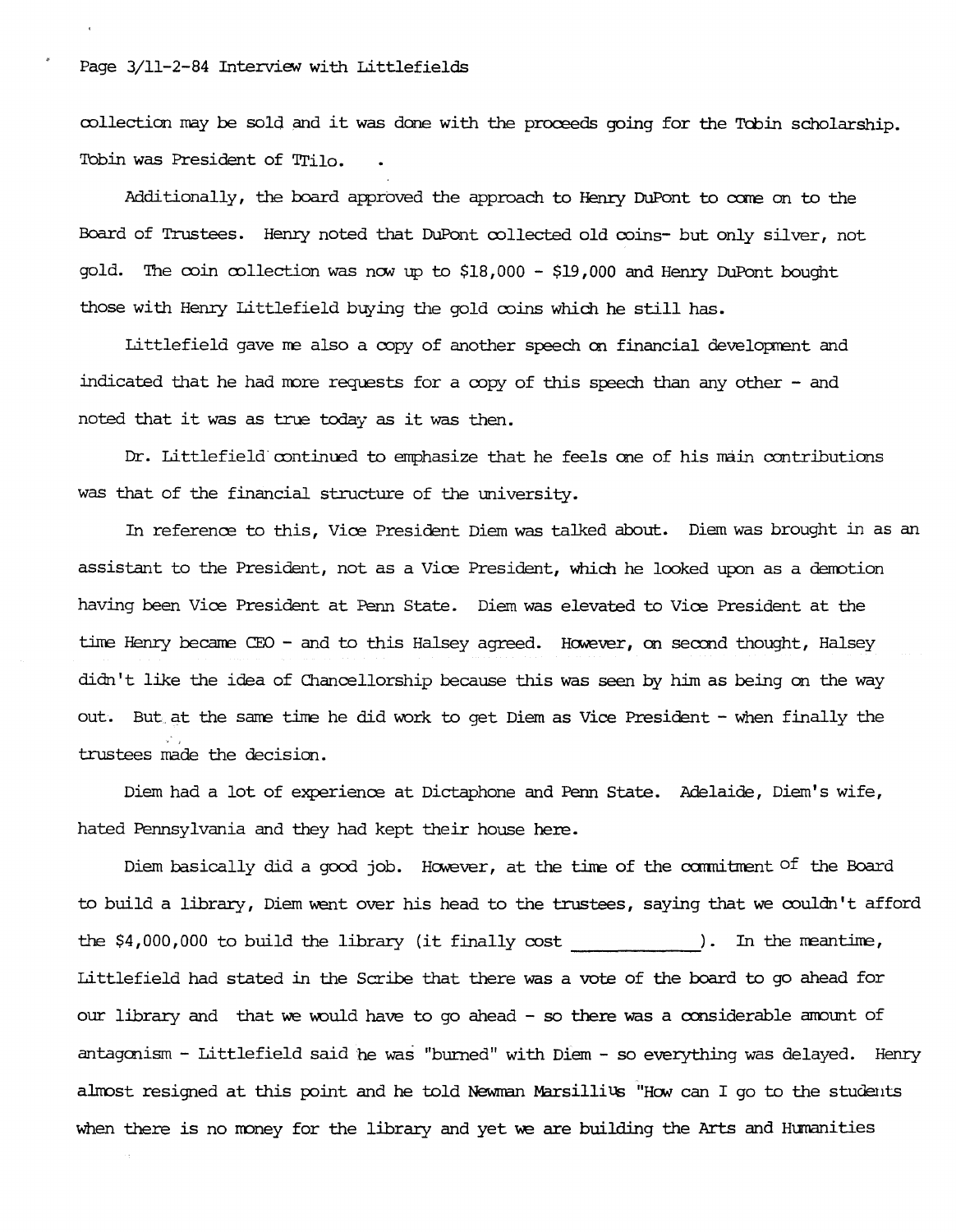## Page 4/11-2-84 Interview with Littlefields

bldg?" He noted also that we had been criticized in our last evaluation for having an inadequate library. Newman pleaded with Henry to stay and he did. Henry looks upcn this as the start of the getting the university into trouble financially. From Henry's point of view, we got the necessary financial information from Diem. The auditors were always questioned and they were satisfied, but in auditing, much is often judgement - and judgement is involved. Certainly all of the reactions were good and the trustees went over the reports with an eagle eye.

Henry also said that he had very good relationships with Diem, but maybe he was oblivious to how the.Vice President and deans related to their support in it. Fbr example, Dr. Miles was not following policy approved by the deans in his own college which was why Dr. Miles was not accepted as an academic Vice President when Christie was brought in.

Of course, Diem had to go a step·farther with the numbers and there was the three year period under Manning. But when Henry left in January of 1970, the 1970-71 budget was in tune so the financial trouble cane later.

I should also talk to Bigsbee on the question of finances. Additionally, and subsequently, Diem nominated Henry and read the citation for his becoming a Senior Builder of Bridgeport. Henry also said that there was also a poor arrangement when the board allowed Manning to stay on the job for the year afterwards, and then publicly state that the university was being run by a troika. This caused the institution to drift. The Board should have named one of those troika as the acting president and probably Carrier who was the academic vice president.

I should speak also to Joe Clancey about Magnus Wahlstran. Henry also noted that Bannow was the outside and the idea man - where Magnus was the engineer. The same thing was true with the Carlson's where Bill was the outside man and Phil was the engineer an inside man.

I should also speak to Iou Corbit. He has a friend who is the father of Milton Cohen (?) Ike Cohen who sat in with Cortright in the early days in the starting of the Junior College.